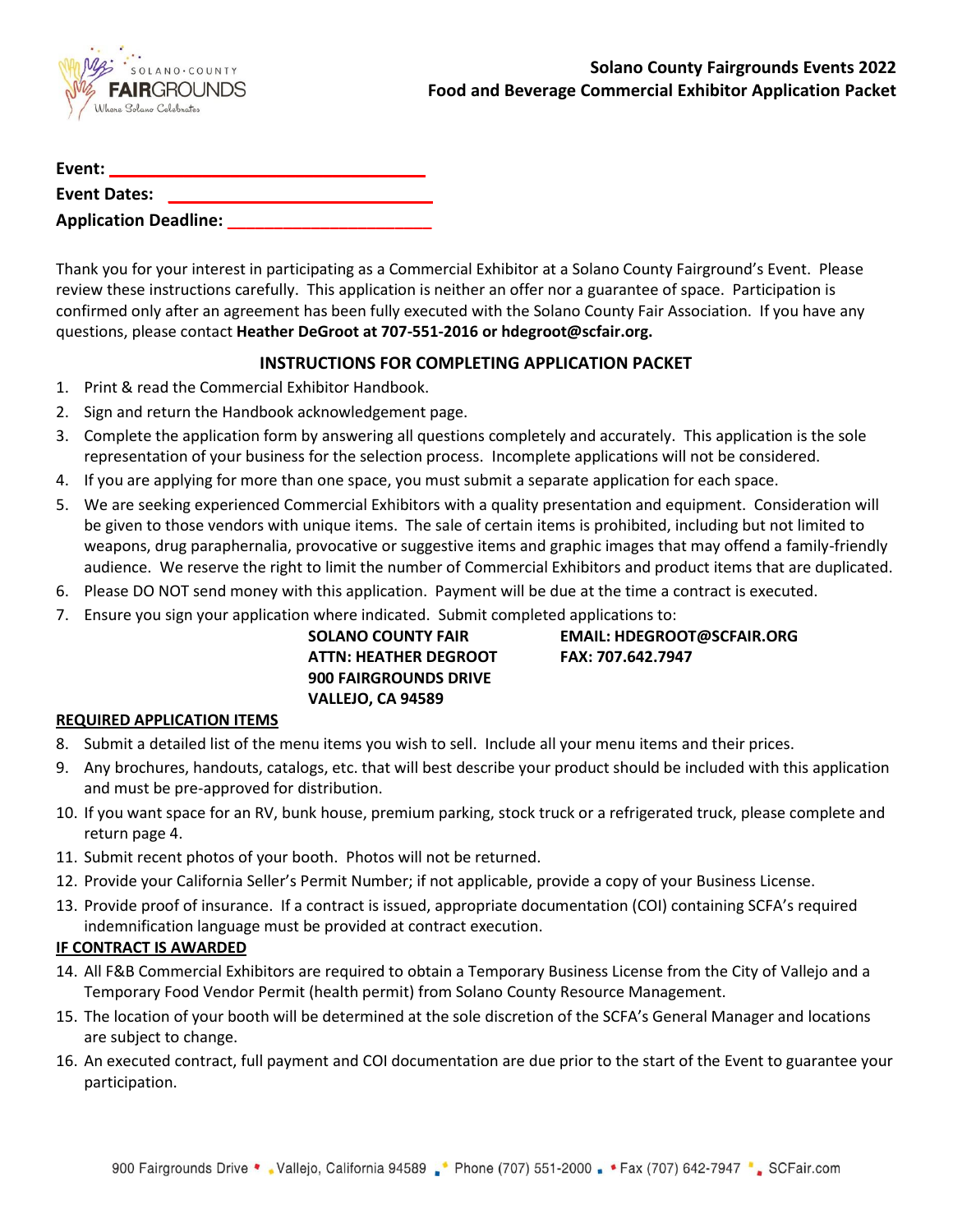| SOLANO·COUNTY<br><b>FAIR</b> GROUNDS<br>Where Solano Celebrates | <b>Solano County Fairgrounds Events 2022</b><br><b>Food and Beverage Commercial Exhibitor Application Packet</b>                                                                                                                                                                                                                    |
|-----------------------------------------------------------------|-------------------------------------------------------------------------------------------------------------------------------------------------------------------------------------------------------------------------------------------------------------------------------------------------------------------------------------|
|                                                                 | <b>FOOD AND BEVERAGE COMMERCIAL EXHIBITOR APPLICATION</b>                                                                                                                                                                                                                                                                           |
| <b>CHECK ONE:</b>                                               | <b>FEES:</b> Outside Space<br>Food & Beverage Concessionaire<br>20% Commission<br>\$100 deposit required, to be applied to final reconciliation<br>IF A CONTRACT IS AWARDED<br>FULL PAYMENT & SIGNED CONTRACT WILL BE DUE BEFORE EVENT<br>TO GUARANTEE PARTICIPATION AS A COMMERCIAL EXHIBITOR<br>$\square$ NEW<br>$\Box$ RETURNING |
|                                                                 | <b>COMMERCIAL EXHIBITOR INFORMATION:</b> (As it appears on your Insurance and/or Business License)                                                                                                                                                                                                                                  |
|                                                                 |                                                                                                                                                                                                                                                                                                                                     |
|                                                                 |                                                                                                                                                                                                                                                                                                                                     |
|                                                                 |                                                                                                                                                                                                                                                                                                                                     |
|                                                                 |                                                                                                                                                                                                                                                                                                                                     |
|                                                                 |                                                                                                                                                                                                                                                                                                                                     |
|                                                                 | Business Phone: 1990 Cell Phone: 2000 Cell Phone: 2000 Cell Phone: 2000 Phone: 2000 Pax: 2000 Phone: 2000 Phone                                                                                                                                                                                                                     |
|                                                                 |                                                                                                                                                                                                                                                                                                                                     |
|                                                                 |                                                                                                                                                                                                                                                                                                                                     |
|                                                                 | <b>INSURANCE REQUIREMENTS:</b> Each Commercial Vendor must provide proof of general and product liability insurance of<br>at least \$1,000,000. Certificates of Insurance will be required if you are awarded a contract. Please check the form of<br>insurance that will cover you during the event:                               |
| $\Box$ My Own Carrier                                           |                                                                                                                                                                                                                                                                                                                                     |
|                                                                 | Policy No. & Expiration (attach copy of policy): ________________________________                                                                                                                                                                                                                                                   |
| $\Box$ CFSA Master List                                         |                                                                                                                                                                                                                                                                                                                                     |
|                                                                 | □ Buy insurance through California Fair Services Authority, if accepted by CFSA. The \$40.00 cost is subject to change.                                                                                                                                                                                                             |
|                                                                 | RV SPACES & REFRIGERATED/STOCK TRUCKS: Spaces will be allocated on a first-come, first-served basis. You must stay<br>in your allotted space. If you will need a space, please fill out more detailed applications on page 5.                                                                                                       |
|                                                                 | Will you need an: <b>RV Space:</b> $\Box$ Yes $\Box$ No<br>Stock Truck: $\square$ Yes $\square$ No<br>Refrigerated Truck: $\Box$ Yes $\Box$ No                                                                                                                                                                                      |
|                                                                 | UTILITIES REQUESTS: The Fairgrounds will make all reasonable efforts to accommodate electrical needs. Unusual<br>requests may require additional charges to be assessed.                                                                                                                                                            |
|                                                                 | Type of Stand: $\Box$ Trailer $\Box$ Tent/Canopy<br>$\Box$ Cart                                                                                                                                                                                                                                                                     |
|                                                                 |                                                                                                                                                                                                                                                                                                                                     |
|                                                                 | Running Water Required? $\Box$ Yes $\Box$ No<br>Sewer Required? $\Box$ Yes $\Box$ No                                                                                                                                                                                                                                                |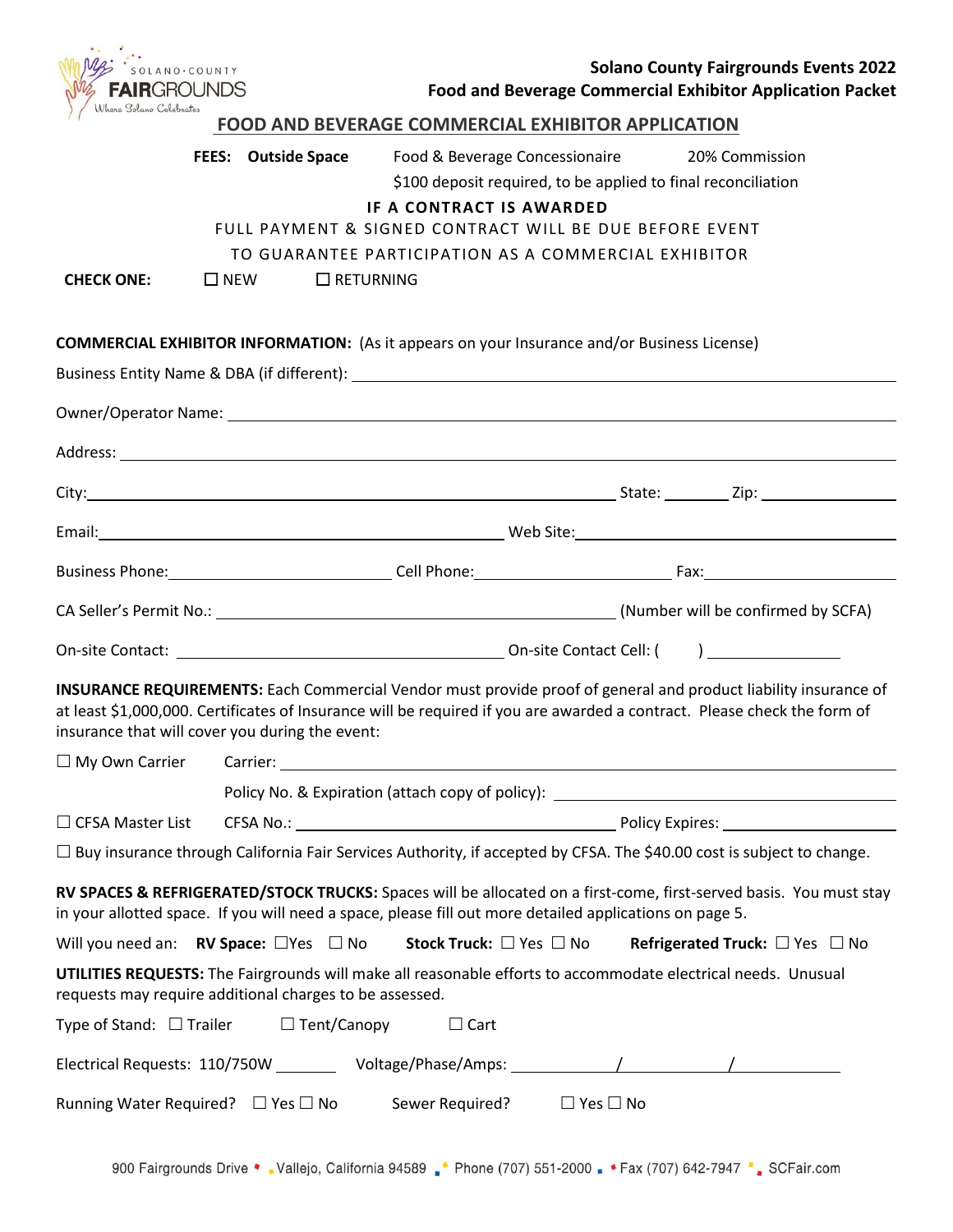

### **DIMENSIONS OF FOOD AND BEVERAGE OPERATION**

**Stand Total Width: Depth: Height:** 

Please draw a diagram of your food and beverage stand's footprint. It is very important to be very accurate, so we can provide you with the best customer service possible. Incorrect dimensions may cause problems fitting you into your stand location. Please include storage areas, backyard areas, awnings, counters, hitches, etc. Our Fairgrounds are tree-filled so understanding your height dimensions are very important to properly locate you.

#### **DIAGRAM: ONE SQUARE FOOT PER BOX**